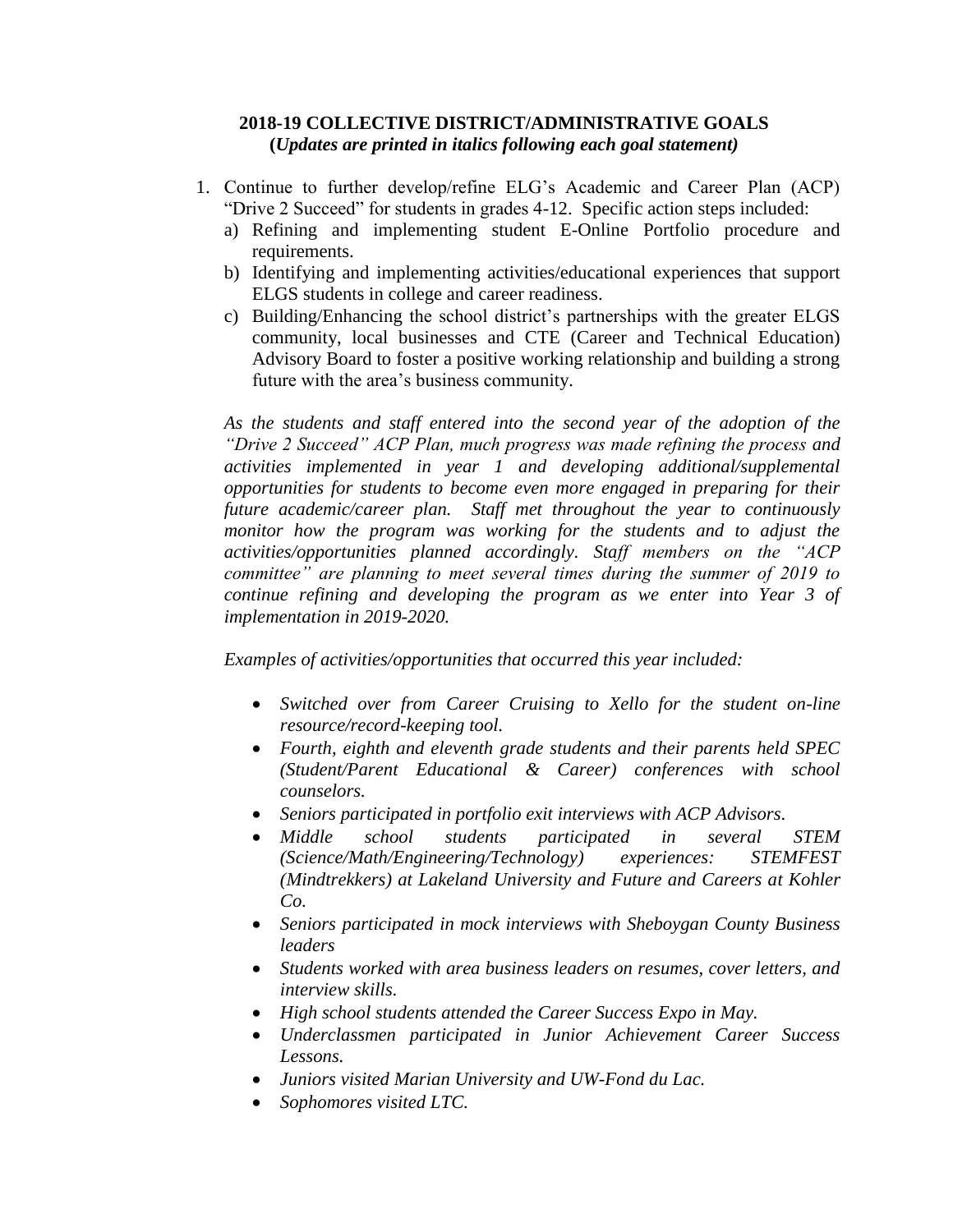- *Small group visits to LTC were facilitated for students who had interest in the following areas: Law Enforcement, Welding, Health Care, IT Technology and Agriculture. These will continue to be scheduled based on student interest.*
- *The high school held its second "Plan Your Future Night" for students and their parents.*
- *2.* Review district's social studies curriculum as it relates to the new state standards and student achievement. This will be a multi-year rollout/implementation process for the state and the district.

*Social studies teachers K-12 reviewed the structure of the new standards which consist of standard, learning priority and performance indicator by grade to understand the shift required between the old and new standards. This summer,* work will begin on the next step for implementation which involves curriculum. *Staff will develop local curriculum with an instructional focus on implementing the standards. They will select and align resources to implement changes in instruction and also review and align their current assessments. Social studies teachers will work closely with other teachers and content areas to assist them in understanding and embedding key strategies throughout all curricular areas that relate to concepts/knowledge/skills contained in the new social studies standards.* 

3. All educators will be empowered with technology resources and coaching assistance to design technology-enriched learning environments that will a) assist students with the attainment of required curriculum objectives and b) personalize their own professional development.

*Tina Lemmens, CESA 7 technology and math specialist, engaged District technology committee members with a general explanation and exploration of the ITL (Information/Technology Literacy) and Computer Science Standards and supporting computer science standard exploration activities that could be used with the students. Committee members adopted the Information/Technology Literacy Standards Scope and Sequence which outlines specific standards/skills to be addressed in each level and through which content area/s. They have begun work on the next step—identifying and/or developing activities/lessons to introduce/reinforce each of the standards/skills.*

*Staff also continued to provide hands-on, creative ways to encourage students to design, experiment, build and investigate as they engage in science, math, engineering, arts and other subject areas. This occurred in the Makerspace areas, the classrooms, the technology labs, and/or various robotic/technology clubs.* 

*With the renovation of the technical education/agri-science wing at the high school last summer, and the addition of ta Fanuc robotic arm, students had the*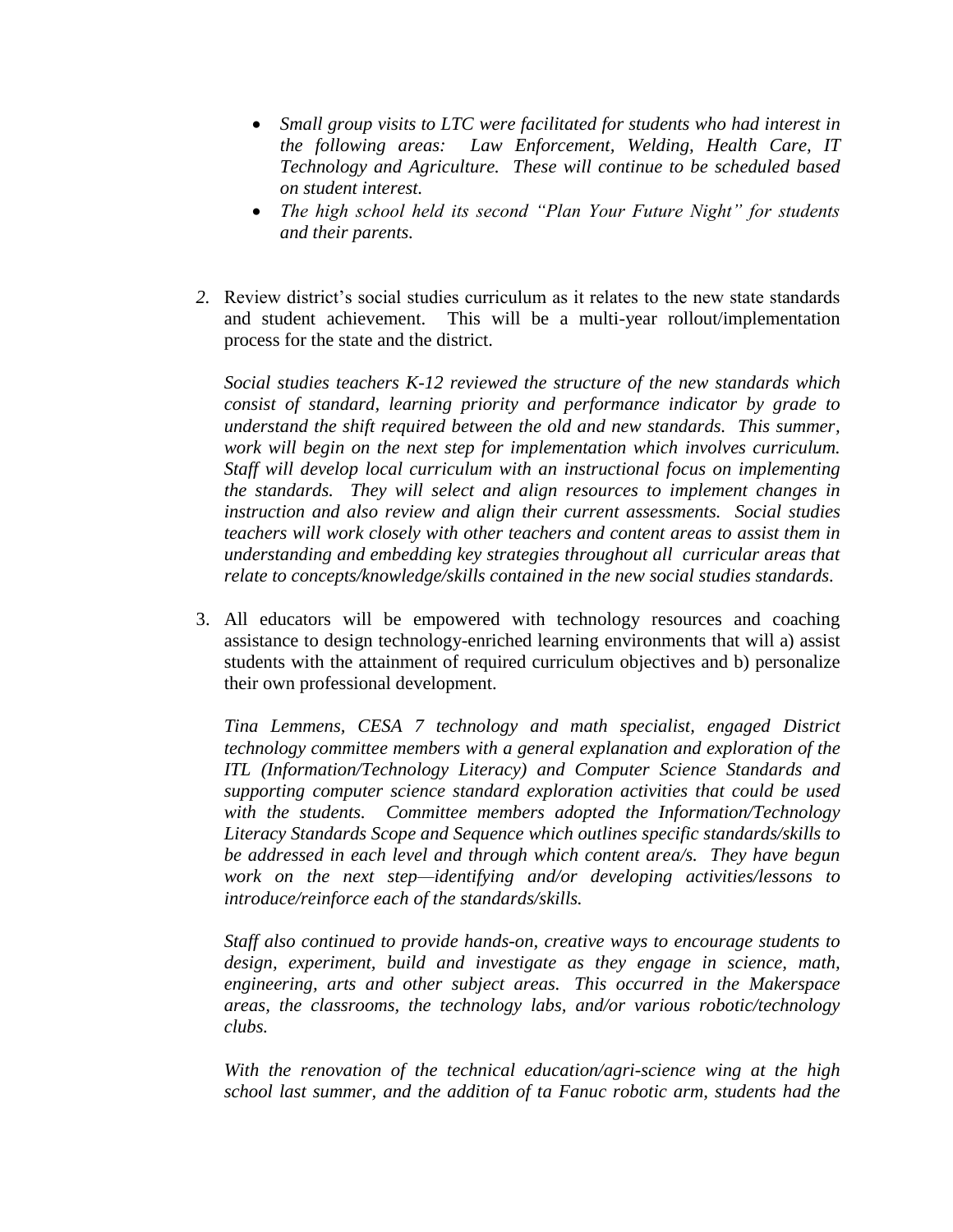*equipment and space to experiment, learn, develop and expand their technology knowledge and skills. This occurred with elementary through high school students through a variety of formats: elementary/middle school summer school offerings, middle school exploratory courses and high school technical education courses. All students also got involved with the new laser engraver and 3-D printing equipment.*

*With the addition of the two new "Makerspace" areas in the elementary/middle school last year, the staff's focus was on maximizing the potential of these areas*  for both students and staff. The staff worked with Dennis Rockhill, a consultant *provided through our WTI grant who leads the "Einstein Project" on identifying the strengths and weaknesses of the current functioning/logistics/philosophy of the Makerspaces. Emphasis was placed on implementing with the students a design-thinking process. The following vision and values document was developed and adopted:* 

*The ELGSD Makerspace community believes all students are creative problem solvers that can utilize the Makerspace to learn the design process to solve authentic problems, build empathy, and sharpen critical thinking skills. The Makerspace provides an environment that allows for self-exploration and fosters community connections that build the skills students need for future success.* 

*Creative problem-solving continues to be the focus of the competitions and activities for ELGS students involved in the Robotics clubs at both the high school and middle school levels. Introduced this year was a new opportunity – Destination Imagination. We had two elementary teams that competed. Both teams placed at regionals and went to State. Great inaugural performances!*

*Learning through the use of technology was not just limited to students. To provide access to professional development that was more personalized to staff interests/needs, the District piloted use of the "Hoonuit" software program. Staff took advantage of this opportunity to lean on such topics as Marzano's 6-step vocabulary process; Classroom Management Strategies; Emotional Wellbeing & Stress Reduction; and Climate in the Classroom. In addition, high school staff received individual coaching from our CESA 7 consultant, Michelle Ring Hansen, to further incorporate and/or "fine tune" in the areas of technology integration and formative assessment/learning target development—this was continuation of work that was begun last school year.*

4. All curricular areas/grade levels will continue to incorporate global education resources and activities into their curriculum and classroom experiences.

 *Global education experiences continue to be integrated throughout all levels of the school and into many curricular areas. In addition to activities incorporated into their "regular" curriculum, students also got involved in special projects, challenges and/or field trips. For example, middle school students participated in*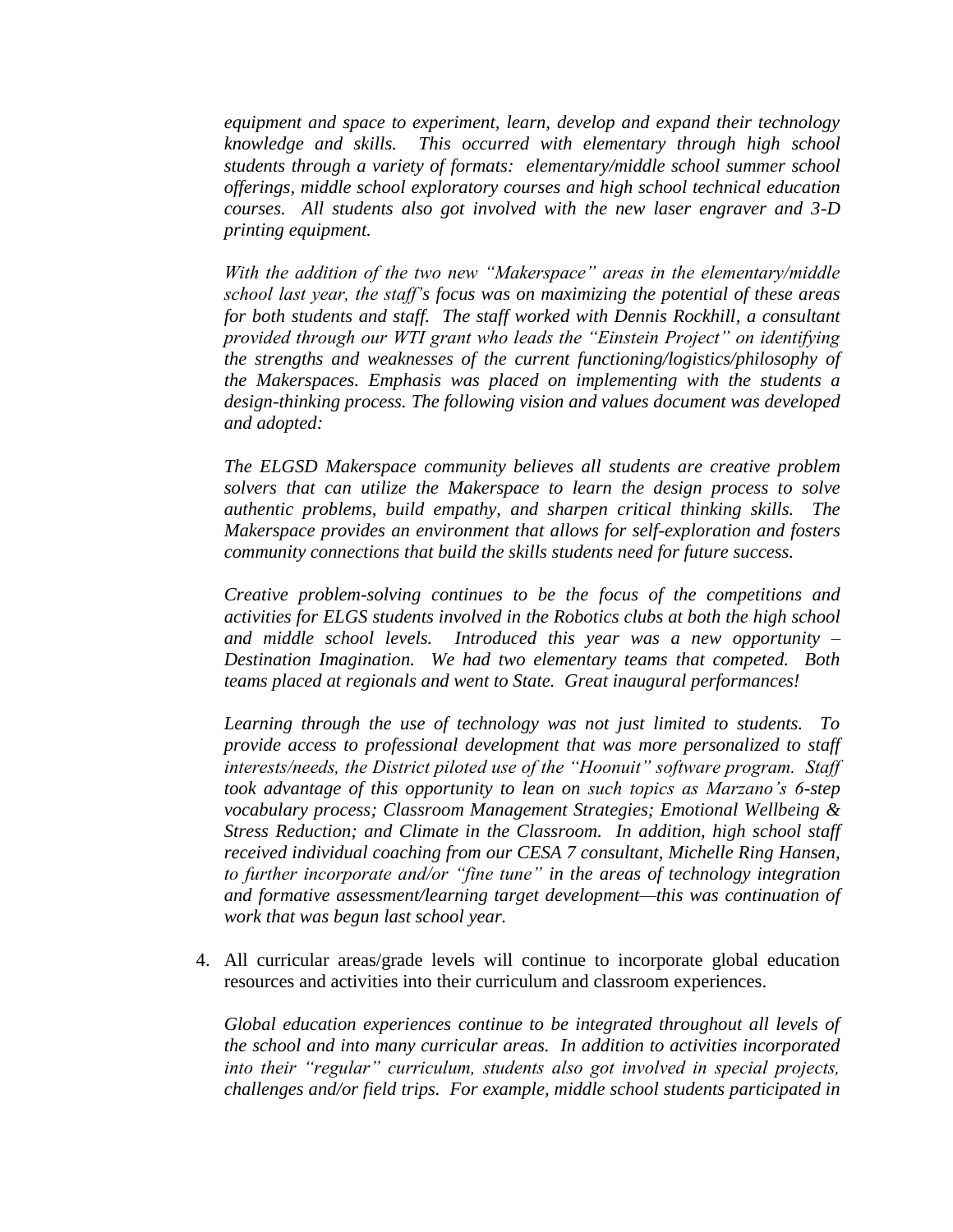*the Marine Mammal Challenge where the focus was on the real threat to marine mammals and the ocean. Students designed solutions to alleviate one of the threats, i.e. plastics and other marine debris. At the high school level, students participated in two Model U.N. simulations at Carthage College and Marian University; through art class got involved in Project Memory which benefited Rohingya refugee children; through foreign language class attended World Appreciation Day where they learned about international skills and careers; and again participated in the Great World Texts program offered through UW-Madison. Also special recognition should be given to four of our graduating seniors who learned their DPI-approved certification for being a Global Education Achievement Scholar. These students were Ciara Hassinger, Saylor Schoenborn, Emma Salzwedel and Megan Flora.* 

5. Continue to further develop "communication tools/avenues" that will both assist the District in providing information/obtain feedback and also continue to market/promote the Elkhart Lake-Glenbeulah School District.

*With staff input, and the assistance of our Lakeland Intern, we expanded and regularly updated the information on our webpage so it served as both a communication tool and also as a valuable and viable marketing tool for the district. To promote and recognize all the "positives" of our District, a "Student Recognition" tab was added to the website.*

*Working with Bob Jarr and Dave Fink, we continued to produce creative Open Enrollment marketing ads that featured photography from our own Morgan Vollbrecht, ELGS Junior. And the ads, along with the powerful influence of "word of mouth" have worked to bring positive results. For the first time, ELGS is experiencing a positive flow of Open Enrollment!*

*We have begun exploring the use of social media to broadcast our school's events and achievements. We did introduce all students to the "StopIt" app which allows students to anonymously report behavior incidents which they either witness or experience firsthand. This is a service available 24/7 and can be a resource for things from reporting bullying to an outreach for help for a student considering self-harm. Students were introduced to this app in the spring and will be given a refresher when they come back in the fall.*

6. Analyze, prepare and communicate to district stakeholders the financial ramifications, need, and background information on which the upcoming November 6 referendum is based.

*To prepare for the referendum, analysis on support for the school district in general, and then specifically for three projects (renovation of the auditorium, the culinary arts/FCS class/lab areas, and the athletic field bleachers/lights) began with a community survey done in the spring of 2018. The data from this survey,*